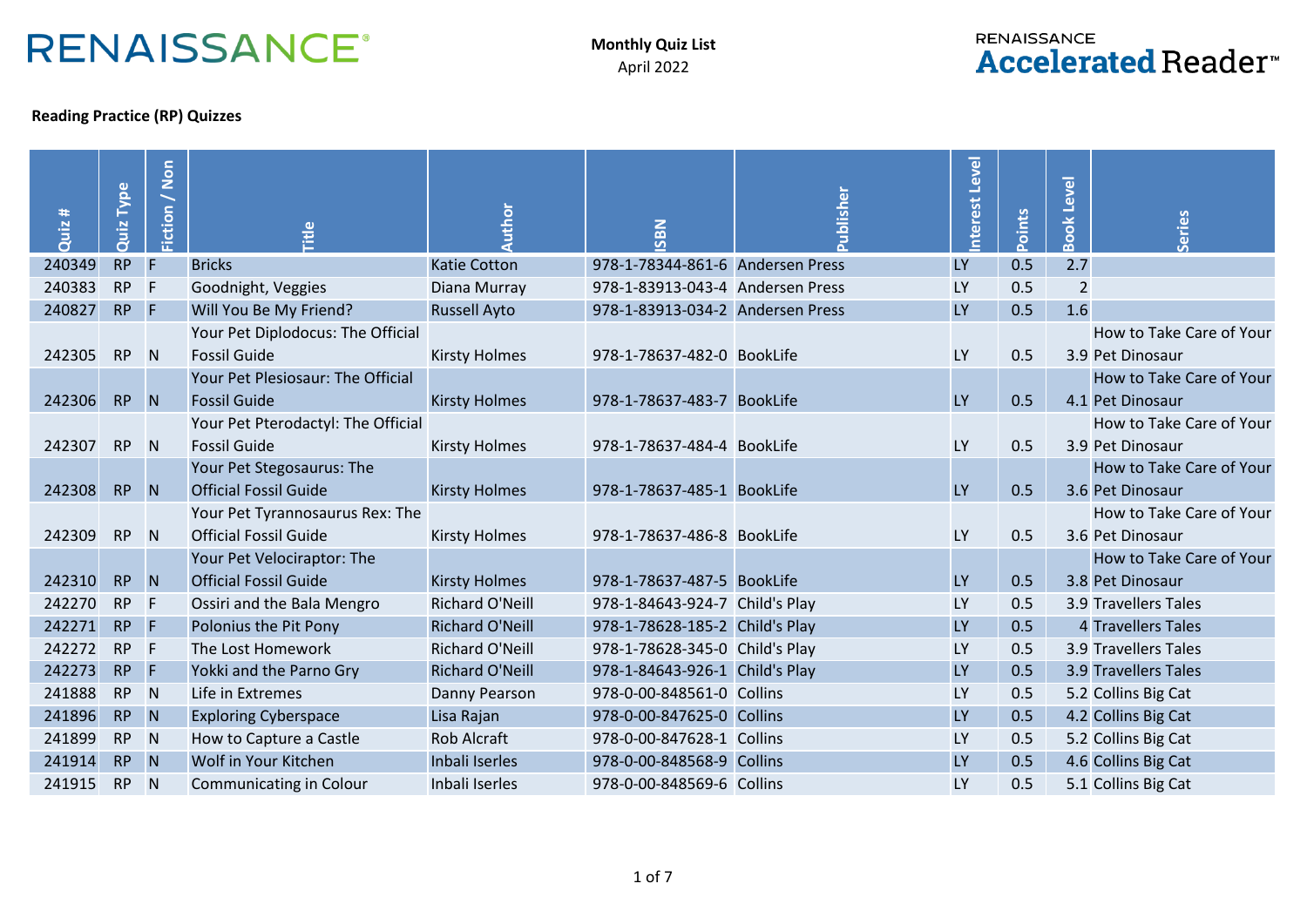| 241952 | <b>RP</b> | $\blacksquare$ N | <b>Florence Nightingale</b> | Maria Isabel Sánchez<br>Vegara | 978-0-7112-7077-0 Frances Lincoln    |                                              | <b>LY</b> | 0.5          |     | 4.6 Little People, Big Dreams |
|--------|-----------|------------------|-----------------------------|--------------------------------|--------------------------------------|----------------------------------------------|-----------|--------------|-----|-------------------------------|
|        |           |                  |                             |                                |                                      |                                              |           |              |     |                               |
|        |           |                  |                             | Maria Isabel Sánchez           |                                      |                                              |           |              |     |                               |
| 241953 | <b>RP</b> | <sup>N</sup>     | Gloria Steinem              | Vegara                         | 978-0-7112-7073-2 Frances Lincoln    |                                              | LY        | 0.5          |     | 5.1 Little People, Big Dreams |
|        |           |                  |                             | Maria Isabel Sánchez           |                                      |                                              |           |              |     |                               |
| 241954 | <b>RP</b> | N                | Harry Houdini               | Vegara                         | 978-0-7112-5944-7 Frances Lincoln    |                                              | <b>LY</b> | 0.5          |     | 4.7 Little People, Big Dreams |
|        |           |                  |                             |                                |                                      |                                              |           |              |     |                               |
|        |           |                  |                             | Maria Isabel Sánchez           |                                      |                                              |           |              |     |                               |
| 241955 | <b>RP</b> | N                | J.R.R. Tolkien              | Vegara                         | 978-0-7112-5785-6 Frances Lincoln    |                                              | LY        | 0.5          |     | 4 Little People, Big Dreams   |
|        |           |                  |                             |                                |                                      |                                              |           |              |     |                               |
|        |           |                  |                             | Maria Isabel Sánchez           |                                      |                                              |           |              |     |                               |
| 241956 | <b>RP</b> | N                | <b>Marcus Rashford</b>      | Vegara                         | 978-0-7112-7097-8 Frances Lincoln    |                                              | <b>LY</b> | 0.5          |     | 4.6 Little People, Big Dreams |
| 242340 | <b>RP</b> | F                | The Only Way is Badger      | Stella J. Jones                | 978-1-84869-939-7 Little Tiger Press |                                              | <b>LY</b> | 0.5          | 2.4 |                               |
| 242018 | <b>RP</b> | F                | Just One of Those Days      | <b>Jill Murphy</b>             |                                      | 978-1-5290-2137-0 Macmillan Children's Books | <b>LY</b> | 0.5          |     | 3 Bear Family                 |
| 242214 | <b>RP</b> | F                | Walter Not-A-Wizard         | <b>Steve Howson</b>            |                                      | 978-1-84886-858-8 Maverick Arts Publishing   | LY        | 0.5          |     | 3.7 Maverick Early Readers    |
| 242220 | <b>RP</b> | F                | <b>Hologram Harry</b>       | Cath Jones                     |                                      | 978-1-84886-853-3 Maverick Arts Publishing   | LY        | 0.5          |     | 2.6 Maverick Early Readers    |
| 242223 | <b>RP</b> | F                | Too Much Stuff!             | Cath Jones                     |                                      | 978-1-84886-833-5 Maverick Arts Publishing   | LY        | 0.5          |     | 2.5 Maverick Early Readers    |
| 242224 | <b>RP</b> | F                | <b>Bear's Beans</b>         | <b>Gary Sheppard</b>           |                                      | 978-1-84886-713-0 Maverick Arts Publishing   | <b>LY</b> | 0.5          |     | 2.9 Maverick Early Readers    |
| 242227 | <b>RP</b> | F                | <b>River Race</b>           | Jenny Moore                    |                                      | 978-1-84886-857-1 Maverick Arts Publishing   | LY        | 0.5          |     | 3.2 Maverick Early Readers    |
| 242228 | <b>RP</b> | E                | Hee-haw! Yee-haw!           | <b>Katie Dale</b>              |                                      | 978-1-84886-692-8 Maverick Arts Publishing   | LY        | 0.5          |     | 2.5 Maverick Early Readers    |
| 242229 | <b>RP</b> | F                | The Barnyard Bake Off       | <b>Katie Dale</b>              |                                      | 978-1-84886-691-1 Maverick Arts Publishing   | LY        | 0.5          |     | 2 Maverick Early Readers      |
| 242326 | <b>RP</b> | F                | <b>Storm Goliath</b>        | James Sellick                  |                                      | 978-1-913639-90-7 New Frontier Publishing    | <b>LY</b> | 0.5          |     | 2.8 Dealing With Feelings     |
| 242325 | <b>RP</b> | F                | <b>Finding You</b>          | <b>Robert Vescio</b>           |                                      | 978-1-913639-74-7 New Frontier Publishing    | LY        | 0.5          | 1.6 |                               |
| 242328 | <b>RP</b> | F                | The Wall                    | Jessie James                   |                                      | 978-1-915167-02-6 New Frontier Publishing    | LY        | 0.5          | 3.4 |                               |
| 242329 | <b>RP</b> | F                | Wanda the Blue Whale        | Beverly Tatwahi                |                                      | 978-1-915167-06-4 New Frontier Publishing    | LY        | 0.5          | 4.1 |                               |
| 242256 | <b>RP</b> | F                | The Talking Lamb            | Pamela Butchart                | 978-1-83994-075-0 Nosy Crow          |                                              | LY        | $\mathbf{1}$ |     | 4.7 Wigglesbottom Primary     |
| 242251 | <b>RP</b> | F                | Rabbit's Pancake Picnic     | <b>Tegen Evans</b>             | 978-1-83994-111-5 Nosy Crow          |                                              | LY        | 0.5          | 2.5 |                               |
| 242312 | <b>RP</b> | F                | Our Big Day                 | <b>Bob Johnston</b>            | 978-1-78849-314-7 O'Brien Press Ltd. |                                              | LY        | 0.5          | 3.1 |                               |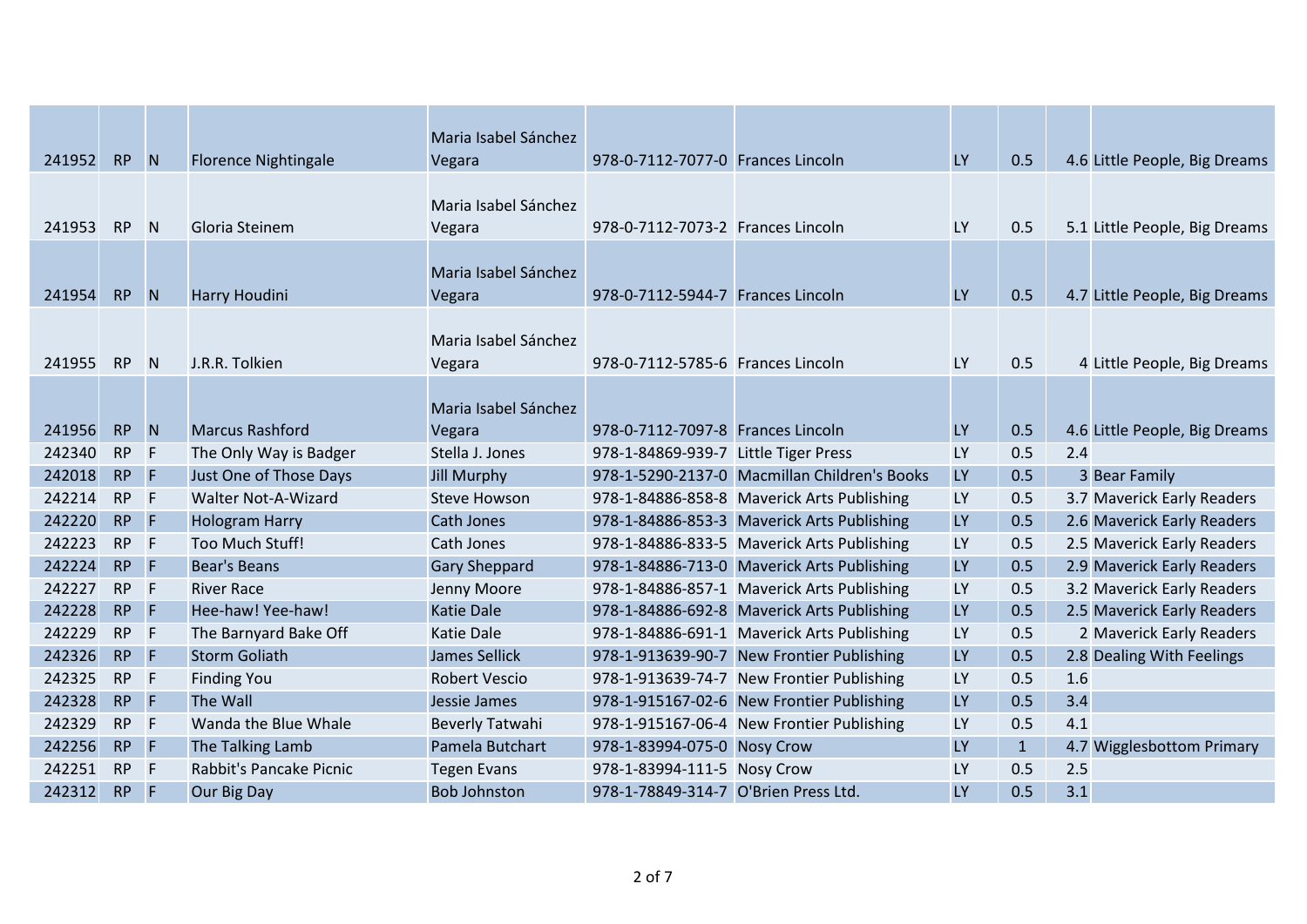|        |           |                | The Pug Who Wanted to be a         |                       |                                     |                                               |           |                |                             |
|--------|-----------|----------------|------------------------------------|-----------------------|-------------------------------------|-----------------------------------------------|-----------|----------------|-----------------------------|
| 237251 | <b>RP</b> | $-F$           | Unicorn                            | <b>Bella Swift</b>    | 978-1-4083-5833-7 Orchard Books     |                                               | LY        | $\overline{2}$ | 4.1 Pug Who Wanted to Be    |
| 241505 | RP        | $\overline{F}$ | Me and Mister P: Maya's Storm      | <b>Maria Farrer</b>   |                                     | 978-0-19-276655-7 Oxford University Press     | LY        | $\overline{4}$ | 4.5 Me and Mister P         |
| 242275 | <b>RP</b> | $-F$           | <b>Best Buddies</b>                | Lynn Plourde          | 978-1-398-22332-5 Raintree          |                                               | LY        | 0.5            | 2.1                         |
| 242297 | <b>RP</b> | $-$ F          | <b>Wonky Donkey's Big Surprise</b> | <b>Craig Smith</b>    |                                     | 978-0-7023-1246-5 Scholastic Children's Books | <b>LY</b> | 0.5            | $\overline{2}$              |
|        |           |                | Mula and the Snooty Monkey: A      |                       |                                     |                                               |           |                |                             |
| 242197 | <b>RP</b> | F              | Fun Yoga Story                     | Lauren Hoffmeier      |                                     | 978-1-78226-760-7 Sweet Cherry Publishing     | <b>LY</b> | 0.5            | 2.7                         |
| 240301 | <b>RP</b> | F              | <b>Unicorn Rescue</b>              | Zanna Davidson        | 978-1-4749-7131-7 Usborne           |                                               | <b>LY</b> | $\mathbf{1}$   | 4.7 Sticker Dolly Stories   |
| 240303 | <b>RP</b> | $-F$           | <b>Baby Dragon</b>                 | Zanna Davidson        | 978-1-4749-7473-8 Usborne           |                                               | <b>LY</b> | $\mathbf{1}$   | 4.5 Sticker Dolly Stories   |
|        |           |                |                                    |                       |                                     |                                               |           |                |                             |
| 242170 | <b>RP</b> | F              | Chameleon Comedian                 | <b>Russell Punter</b> | 978-1-4749-8315-0 Usborne           |                                               | <b>LY</b> | 0.5            | 1.7 Usborne Phonics Readers |
|        |           |                |                                    |                       |                                     |                                               |           |                |                             |
| 242171 | <b>RP</b> | F              | Cockatoos on a Cruise              | <b>Russell Punter</b> | 978-1-80131-959-1 Usborne           |                                               | <b>LY</b> | 0.5            | 1.6 Usborne Phonics Readers |
|        |           |                |                                    |                       |                                     |                                               |           |                |                             |
| 242172 | <b>RP</b> | $\overline{F}$ | Owl in a Towel                     | <b>Lesley Sims</b>    | 978-1-4749-7151-5 Usborne           |                                               | <b>LY</b> | 0.5            | 1.5 Usborne Phonics Readers |
|        |           |                |                                    |                       |                                     |                                               |           |                |                             |
| 242173 | RP        | $-F$           | Spider Queen's Halloween           | <b>Russell Punter</b> | 978-1-4749-8231-3 Usborne           |                                               | <b>LY</b> | 0.5            | 2 Usborne Phonics Readers   |
|        |           |                |                                    |                       |                                     |                                               |           |                |                             |
| 242174 | <b>RP</b> | - IF           | <b>Ten-pin Penguins</b>            | <b>Russell Punter</b> | 978-1-4749-8316-7 Usborne           |                                               | <b>LY</b> | 0.5            | 1.7 Usborne Phonics Readers |
|        |           |                |                                    |                       |                                     |                                               |           |                |                             |
| 242175 | <b>RP</b> | $-F$           | <b>Trick or Treat Parakeet</b>     | <b>Lesley Sims</b>    | 978-1-4749-8119-4 Usborne           |                                               | <b>LY</b> | 0.5            | 1.6 Usborne Phonics Readers |
|        |           |                |                                    |                       |                                     |                                               |           |                |                             |
| 242176 | <b>RP</b> | F              | <b>Whale Tells a Tale</b>          | <b>Russell Punter</b> | 978-1-4749-7150-8 Usborne           |                                               | <b>LY</b> | 0.5            | 1.9 Usborne Phonics Readers |
| 242100 | <b>RP</b> | N              | <b>Zlatan Rules</b>                | Simon Mugford         | 978-1-78312-787-0 Welbeck           |                                               | <b>LY</b> | $\mathbf{1}$   | 5 Football Superstars       |
|        |           |                |                                    |                       |                                     |                                               |           |                |                             |
| 242101 | <b>RP</b> | $\mathsf{F}$   | Luma and the Pet Dragon            | Leah Mohammed         | 978-1-80130-002-5 Welbeck           |                                               | LY        | 2 <sup>1</sup> | 4 Luma and the Pet Dragon   |
|        |           |                | How to Change Your Parents into    |                       |                                     |                                               |           |                |                             |
| 239604 | <b>RP</b> | - F            | Superstars                         | Pete Johnson          |                                     | 978-1-78270-396-9 Award Publications Limited  | <b>MY</b> | 5              | 4.7 Louis the Laugh         |
| 242349 | RP F      |                | The Challenge                      | <b>Alan Durant</b>    | 978-1-78837-655-6 Badger Publishing |                                               | <b>MY</b> | 0.5            | 4.1 Making the Team         |
| 242350 | RP F      |                | The Battle                         | <b>Alan Durant</b>    | 978-1-78837-656-3 Badger Publishing |                                               | MY        | 0.5            | 4.4 Making the Team         |
| 242351 | <b>RP</b> | $\mathsf{F}$   | <b>Up and Running</b>              | <b>Alan Durant</b>    | 978-1-78837-657-0 Badger Publishing |                                               | <b>MY</b> | 0.5            | 4.3 Making the Team         |
| 242268 | RP F      |                | Teamwork!                          | <b>Paul Stewart</b>   | 978-1-78112-936-4 Barrington Stoke  |                                               | <b>MY</b> | $\mathbf{1}$   | 3.5 Football Mad            |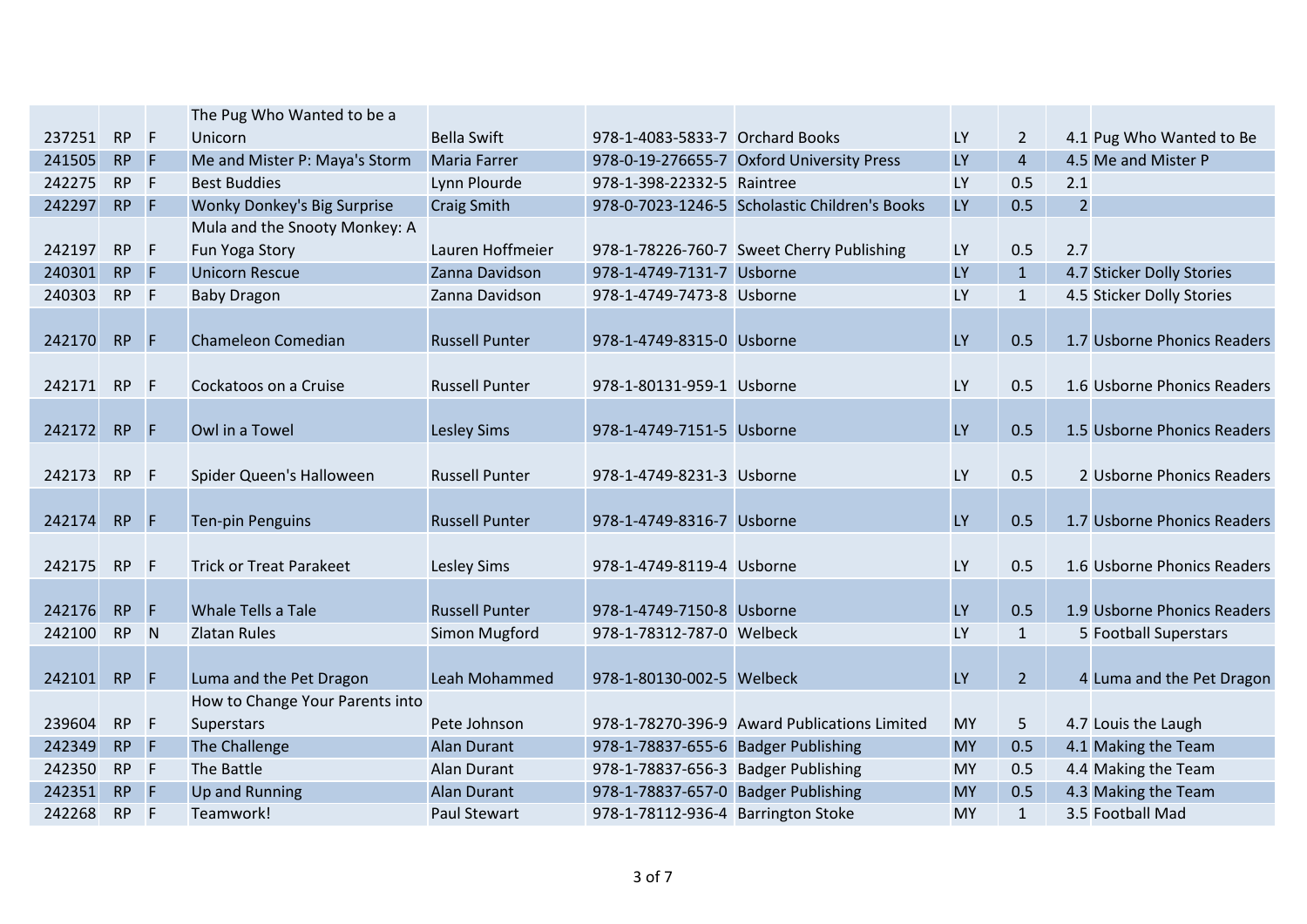|        |           |                | Tutankhamun's Treasure:         |                      |                                    |                                               |           |                |     |                                   |
|--------|-----------|----------------|---------------------------------|----------------------|------------------------------------|-----------------------------------------------|-----------|----------------|-----|-----------------------------------|
|        |           |                | Discovering the Secret Tomb of  |                      |                                    |                                               |           |                |     |                                   |
| 242274 | <b>RP</b> | N              | <b>Egypt's Ancient King</b>     | David Long           | 978-1-80090-007-3 Barrington Stoke |                                               | <b>MY</b> | $\mathbf{1}$   |     | 6.5 Incredible True Stories       |
| 242267 | <b>RP</b> | F              | All to Play For                 | Eve Ainsworth        | 978-1-80090-092-9 Barrington Stoke |                                               | <b>MY</b> | $\mathbf{1}$   | 3.8 |                                   |
|        |           |                |                                 |                      |                                    |                                               |           |                |     | Monster Who Wasn't                |
| 239926 | <b>RP</b> | F              | The Monster Who Wasn't          | T.C. Shelley         |                                    | 978-1-5266-0083-7 Bloomsbury Publishing       | <b>MY</b> | $\overline{9}$ |     | 4.6 Trilogy                       |
| 240631 | <b>RP</b> | N <sub>1</sub> | Asia                            | <b>Grace Jones</b>   | 978-1-83927-518-0 BookLife         |                                               | MY        | $\mathbf{1}$   |     | 6.9 Endangered Animals            |
| 240632 | <b>RP</b> | <b>N</b>       | Australia                       | <b>Grace Jones</b>   | 978-1-83927-519-7 BookLife         |                                               | <b>MY</b> | $\mathbf{1}$   |     | 6.6 Endangered Animals            |
| 240633 | <b>RP</b> | N <sub>1</sub> | Europe                          | Grace Jones          | 978-1-83927-520-3 BookLife         |                                               | <b>MY</b> | $\mathbf{1}$   |     | 6.4 Endangered Animals            |
| 240634 | <b>RP</b> | N              | <b>North America</b>            | <b>Grace Jones</b>   | 978-1-83927-521-0 BookLife         |                                               | <b>MY</b> | $\mathbf{1}$   |     | 6.8 Endangered Animals            |
| 240635 | RP        | N              | South America                   | <b>Grace Jones</b>   | 978-1-83927-522-7 BookLife         |                                               | MY        | $\mathbf{1}$   |     | 6.5 Endangered Animals            |
|        |           |                |                                 |                      |                                    |                                               |           |                |     | <b>Science Fiction to Science</b> |
| 242362 | <b>RP</b> | <b>N</b>       | <b>Bionic Limbs</b>             | <b>Holly Duhig</b>   | 978-1-912171-11-8 BookLife         |                                               | <b>MY</b> | $\mathbf{1}$   |     | 6.1 Fact                          |
|        |           |                |                                 |                      |                                    |                                               |           |                |     | <b>Science Fiction to Science</b> |
| 242363 | <b>RP</b> | N              | Faster-Than-Light Space Travel  | <b>Holly Duhig</b>   | 978-1-912171-07-1 BookLife         |                                               | <b>MY</b> | $\mathbf{1}$   |     | 5.2 Fact                          |
|        |           |                |                                 |                      |                                    |                                               |           |                |     | Science Fiction to Science        |
| 242364 | <b>RP</b> | <b>N</b>       | <b>Invisibility Cloaks</b>      | <b>Holly Duhig</b>   | 978-1-912171-08-8 BookLife         |                                               | <b>MY</b> | $\mathbf{1}$   |     | 6.4 Fact                          |
|        |           |                |                                 |                      |                                    |                                               |           |                |     | Science Fiction to Science        |
| 242365 | <b>RP</b> | <b>N</b>       | <b>Solar Sails</b>              | <b>Holly Duhig</b>   | 978-1-912171-09-5 BookLife         |                                               | <b>MY</b> | $\mathbf{1}$   |     | 6 Fact                            |
|        |           |                |                                 |                      |                                    |                                               |           |                |     | <b>Science Fiction to Science</b> |
| 242366 | <b>RP</b> | N              | Replicators                     | <b>Holly Duhig</b>   | 978-1-912171-06-4 BookLife         |                                               | <b>MY</b> | $\mathbf{1}$   |     | 6 Fact                            |
|        |           |                |                                 |                      |                                    |                                               |           |                |     | <b>Science Fiction to Science</b> |
| 242367 | <b>RP</b> | <b>N</b>       | <b>Tractor Beams</b>            | <b>Holly Duhig</b>   | 978-1-912171-10-1 BookLife         |                                               | <b>MY</b> | $\mathbf{1}$   |     | 6.2 Fact                          |
|        |           |                | Alexander-Arnold: From the      |                      |                                    |                                               |           |                |     |                                   |
| 242296 | <b>RP</b> | N              | Playground to the Pitch         | <b>Matt Oldfield</b> | 978-1-78946-240-1 Dino Books       |                                               | <b>MY</b> | $\overline{4}$ |     | 5.9 Ultimate Football Heroes      |
|        |           |                | The Naughtiest Unicorn and the  |                      |                                    |                                               |           |                |     |                                   |
| 240810 | <b>RP</b> | F              | <b>School Disco</b>             | Pip Bird             |                                    | 978-1-4052-9481-2 Egmont Children's Books Ltd | <b>MY</b> | $\overline{2}$ |     | 4.9 Naughtiest Unicorn            |
| 240804 | <b>RP</b> | <b>F</b>       | Llama on a Mission              | Annabelle Sami       | 978-1-4052-9755-4 Farshore         |                                               | <b>MY</b> | $\overline{4}$ | 5.1 |                                   |
| 242289 | <b>RP</b> | F              | The Stolen Prince of Cloudburst | Jaclyn Moriarty      | 978-1-913101-61-9 Guppy Books      |                                               | <b>MY</b> | 14             | 4.9 |                                   |
| 242392 | RP F      |                | <b>One Time</b>                 | <b>Sharon Creech</b> | 978-1-913101-66-4 Guppy Books      |                                               | <b>MY</b> | $\overline{4}$ | 4.8 |                                   |
| 242370 | <b>RP</b> | E              | A Warrior's Choice              | <b>Erin Hunter</b>   | 978-0-06-285743-9 HarperCollins    |                                               | MY        | 11             |     | 5.5 Warriors Novella              |
| 242298 | <b>RP</b> | IF.            | Stuntboy, in the Meantime       | Jason Reynolds       | 978-1-913311-24-7 Knights Of       |                                               | <b>MY</b> | $\overline{4}$ | 4.5 |                                   |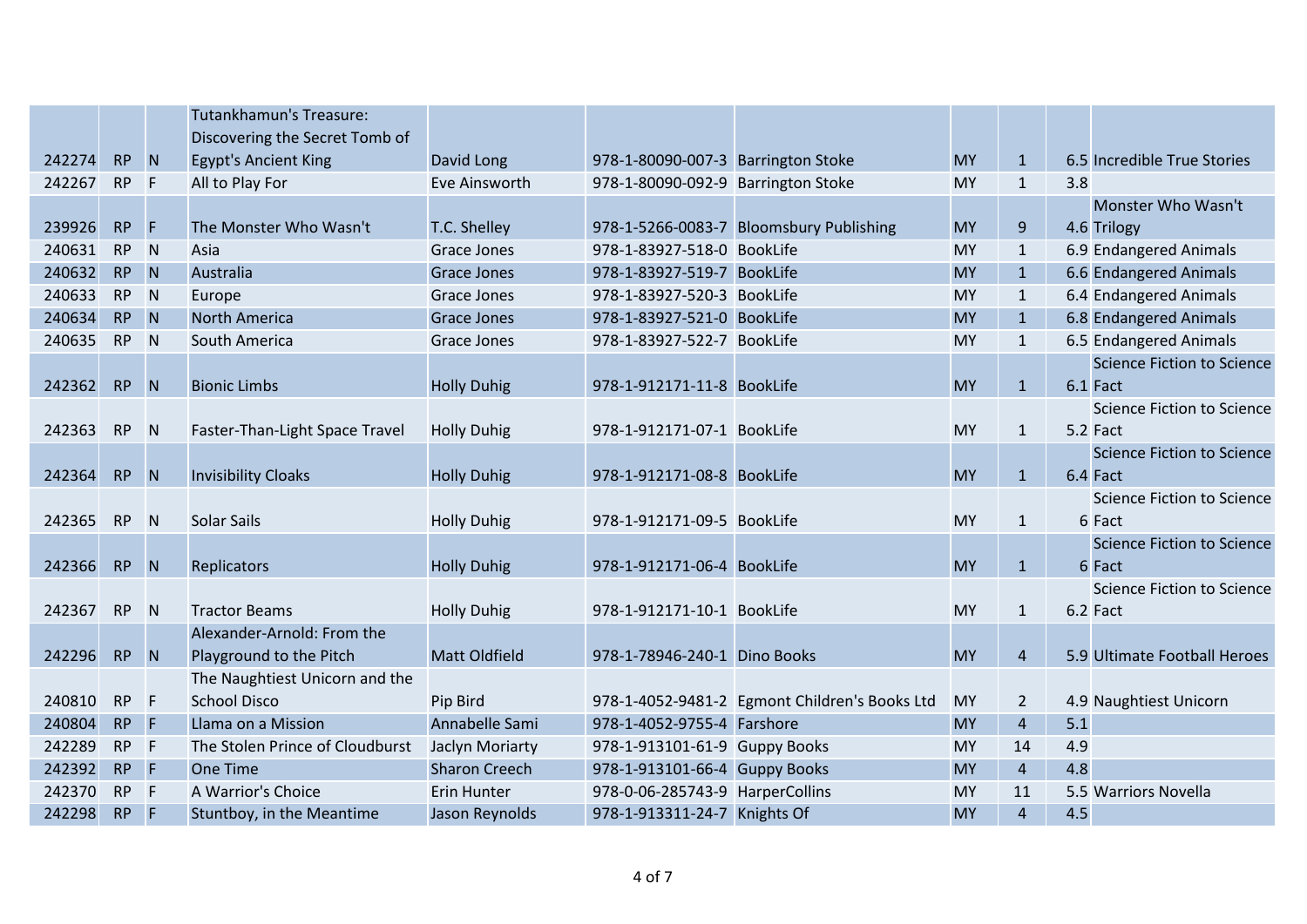| 242300 | RP F      |                | Earthquake Escape                | J. Burchett               | 978-1-84715-053-0 Little Tiger Press   |                                               | <b>MY</b> | $\overline{2}$ | 4.2 Wild Rescue              |
|--------|-----------|----------------|----------------------------------|---------------------------|----------------------------------------|-----------------------------------------------|-----------|----------------|------------------------------|
|        |           |                | Stamped (for Kids): Racism,      |                           |                                        |                                               |           |                |                              |
| 242128 | <b>RP</b> | N              | Antiracism, and You              | Sonja Cherry-Paul         | 978-0-316-16758-1 Little, Brown & Co.  |                                               | <b>MY</b> | $\overline{3}$ | 6.5                          |
| 242157 | <b>RP</b> | F              | <b>Across the Desert</b>         | <b>Dusti Bowling</b>      | 978-0-316-49474-8 Little, Brown & Co.  |                                               | <b>MY</b> | $\overline{7}$ | 4.2                          |
| 242212 | <b>RP</b> | $\blacksquare$ | The Normans                      | John Farrelly             | 978-1-78849-287-4 O'Brien Press Ltd.   |                                               | <b>MY</b> | $\overline{3}$ | 6 Deadly Irish History       |
| 241331 | <b>RP</b> | F              | The Lost Soul Atlas              | Zana Fraillon             |                                        | 978-1-5101-0682-6 Orion Children's Books      | <b>MY</b> | 11             | 4.8                          |
| 241674 | RP F      |                | Trouble on the Track             | <b>Chris Hoy</b>          | 978-1-84812-635-0 Piccadilly Press Ltd |                                               | <b>MY</b> | 2 <sup>2</sup> | 4.8 Flying Fergus            |
|        |           |                | Mabel Jones and the Forbidden    |                           |                                        |                                               |           |                |                              |
| 242395 | <b>RP</b> | $\mathsf{F}$   | City                             | <b>Will Mabbitt</b>       | 978-0-14-135532-0 Puffin               |                                               | <b>MY</b> | $\overline{a}$ | 5.2 Mabel Jones              |
| 242346 | <b>RP</b> | $\mathsf{F}$   | What Stars Are Made Of           | Sarah Allen               | 978-0-241-42796-5 Puffin               |                                               | <b>MY</b> | 6              | 5.2                          |
|        |           |                |                                  |                           |                                        |                                               |           |                |                              |
| 242279 | RP        | $\mathsf{F}$   | <b>Snowboarding Surprise</b>     | <b>Emma Carlson Berne</b> | 978-1-398-23426-0 Raintree             |                                               | <b>MY</b> | $\mathbf{1}$   | 3.9 Sport Stories (Raintree) |
|        |           |                |                                  |                           |                                        |                                               |           |                |                              |
| 242280 | <b>RP</b> | Æ              | Ice Clash                        | <b>Emma Carlson Berne</b> | 978-1-398-23428-4 Raintree             |                                               | <b>MY</b> | $\mathbf{1}$   | 3.8 Sport Stories (Raintree) |
| 242281 | <b>RP</b> | F              | <b>Fast-Break Friends</b>        | <b>Eric Stevens</b>       | 978-1-398-23432-1 Raintree             |                                               | <b>MY</b> | $\mathbf{1}$   | 3.6 Sport Stories (Raintree) |
| 242371 | <b>RP</b> | $-$ F          | Max Meow: Cat Crusader           | John Gallagher            | 978-0-593-12105-4 Random House         |                                               | <b>MY</b> | $\mathbf{1}$   | 2.5 Max Meow                 |
| 242372 | <b>RP</b> | F              | Max Meow: Donuts and Danger      | John Gallagher            | 978-0-593-12108-5 Random House         |                                               | <b>MY</b> | $\mathbf{1}$   | 2.6 Max Meow                 |
| 240856 | RP        | $\blacksquare$ | Sancho                           | <b>Harry Coninx</b>       | 978-1-78591-980-0 Raven Books          |                                               | <b>MY</b> | $\overline{3}$ | 5.7 Tales from the Pitch     |
|        |           |                |                                  |                           |                                        |                                               |           |                |                              |
| 241627 | <b>RP</b> | N              | Guardiola                        | <b>Harry Coninx</b>       | 978-1-80047-241-9 Raven Books          |                                               | <b>MY</b> | 3              | 5.6 Tales from the Touchline |
| 241408 | RP        | $-$ F          | <b>Going Up</b>                  | <b>Rob Williams</b>       |                                        | 978-1-78108-673-5 Rebellion Publishing Ltd    | <b>MY</b> | $\mathbf{1}$   | 2.8 Roy of the Rovers        |
|        |           |                | I Survived: The Sinking of the   |                           |                                        |                                               |           |                | I Survived (Graphic          |
| 242317 | <b>RP</b> | $-F$           | Titanic, 1912 (Graphic Novel)    | Lauren Tarshis            |                                        | 978-1-4071-9687-9 Scholastic Children's Books | <b>MY</b> | $\mathbf{1}$   | 2.7 Novel)                   |
|        |           |                | I Survived: The Shark Attacks of |                           |                                        |                                               |           |                | I Survived (Graphic          |
| 242318 | <b>RP</b> | IF.            | 1916 (Graphic Novel)             | Lauren Tarshis            |                                        | 978-1-338-12094-3 Scholastic Children's Books | <b>MY</b> | $\mathbf{1}$   | 3.3 Novel)                   |
|        |           |                | I Survived: The Nazi Invasion,   |                           |                                        |                                               |           |                | I Survived (Graphic          |
| 242319 | <b>RP</b> | F              | 1944 (Graphic Novel)             | Lauren Tarshis            |                                        | 978-1-338-66637-3 Scholastic Children's Books | <b>MY</b> | $\mathbf{1}$   | 3.3 Novel)                   |
|        |           |                | I Survived: The Attacks of       |                           |                                        |                                               |           |                |                              |
|        |           |                | September 11, 2001 (Graphic      |                           |                                        |                                               |           |                | I Survived (Graphic          |
| 242320 | <b>RP</b> | $-$ F          | Novel)                           | <b>Lauren Tarshis</b>     |                                        | 978-1-338-68048-5 Scholastic Children's Books | <b>MY</b> | $\mathbf{1}$   | 3.6 Novel)                   |
|        |           |                | Tuesday: The Curse of the Blue   |                           |                                        |                                               |           |                |                              |
| 241389 | RP F      |                | Spots                            | Ralph Lazar               |                                        | 978-1-338-77040-7 Scholastic Children's Books | <b>MY</b> | $\mathbf{1}$   | 4.9 Total Mayhem             |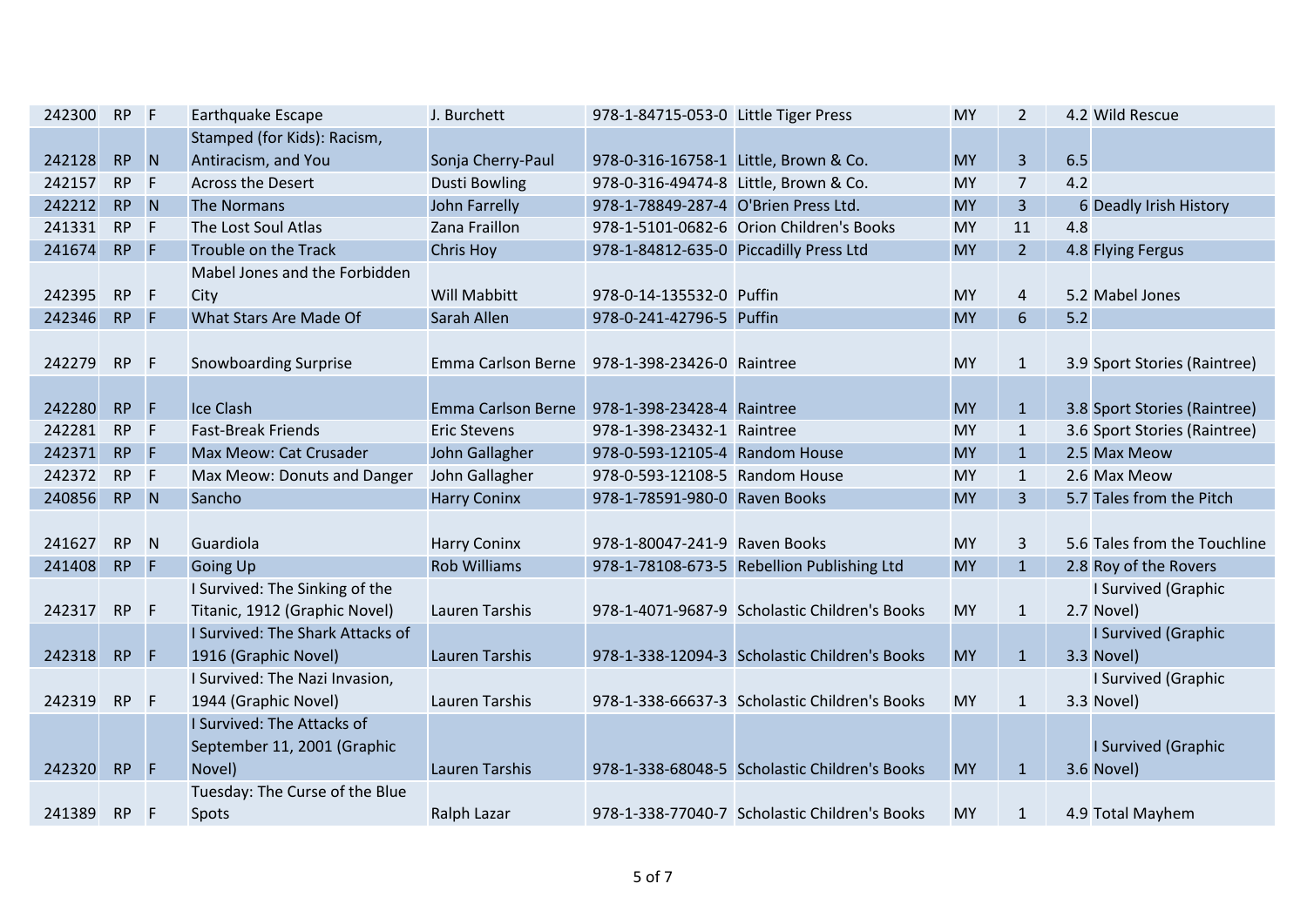|           |              | The Boy Who Failed Show and                                                     |                       |  |                                                                                                                                                                                                                                                                                                                                                                                                                                                                                                                                                                                                                                                                                                              |                |     |                               |
|-----------|--------------|---------------------------------------------------------------------------------|-----------------------|--|--------------------------------------------------------------------------------------------------------------------------------------------------------------------------------------------------------------------------------------------------------------------------------------------------------------------------------------------------------------------------------------------------------------------------------------------------------------------------------------------------------------------------------------------------------------------------------------------------------------------------------------------------------------------------------------------------------------|----------------|-----|-------------------------------|
|           |              | Tell                                                                            | Jordan Sonnenblick    |  | <b>MY</b>                                                                                                                                                                                                                                                                                                                                                                                                                                                                                                                                                                                                                                                                                                    | 8              | 5.6 |                               |
|           |              |                                                                                 |                       |  |                                                                                                                                                                                                                                                                                                                                                                                                                                                                                                                                                                                                                                                                                                              |                |     | Wings of Fire; Wings of       |
| <b>RP</b> |              | Prisoners (Winglets #1)                                                         | Tui T. Sutherland     |  | <b>MY</b>                                                                                                                                                                                                                                                                                                                                                                                                                                                                                                                                                                                                                                                                                                    | $\mathbf{1}$   |     | 4.9 Fire: Winglets            |
|           |              |                                                                                 |                       |  |                                                                                                                                                                                                                                                                                                                                                                                                                                                                                                                                                                                                                                                                                                              |                |     | Wings of Fire; Wings of       |
| <b>RP</b> | F            | Assassin (Winglets #2)                                                          | Tui T. Sutherland     |  | <b>MY</b>                                                                                                                                                                                                                                                                                                                                                                                                                                                                                                                                                                                                                                                                                                    | $\mathbf{1}$   |     | 5.2 Fire: Winglets            |
|           |              |                                                                                 |                       |  |                                                                                                                                                                                                                                                                                                                                                                                                                                                                                                                                                                                                                                                                                                              |                |     | Wings of Fire; Wings of       |
| <b>RP</b> |              | Deserter (Winglets #3)                                                          | Tui T. Sutherland     |  | <b>MY</b>                                                                                                                                                                                                                                                                                                                                                                                                                                                                                                                                                                                                                                                                                                    | $\mathbf{1}$   |     | 5.1 Fire: Winglets            |
|           |              |                                                                                 |                       |  |                                                                                                                                                                                                                                                                                                                                                                                                                                                                                                                                                                                                                                                                                                              |                |     | Wings of Fire; Wings of       |
| <b>RP</b> | F            | Runaway (Winglets #4)                                                           | Tui T. Sutherland     |  | <b>MY</b>                                                                                                                                                                                                                                                                                                                                                                                                                                                                                                                                                                                                                                                                                                    | $\mathbf{1}$   |     | 5.2 Fire: Winglets            |
| <b>RP</b> | $\mathsf{F}$ | <b>Dragon City</b>                                                              | <b>Katie Tsang</b>    |  | <b>MY</b>                                                                                                                                                                                                                                                                                                                                                                                                                                                                                                                                                                                                                                                                                                    | 8              |     | 5.2 Dragon Realm              |
| <b>RP</b> | F            | Out of my Heart                                                                 | Sharon M. Draper      |  | <b>MY</b>                                                                                                                                                                                                                                                                                                                                                                                                                                                                                                                                                                                                                                                                                                    | 10             |     | 4.8 Out of My Mind            |
| <b>RP</b> |              | The Crackledawn Dragon                                                          | Abi Elphinstone       |  | <b>MY</b>                                                                                                                                                                                                                                                                                                                                                                                                                                                                                                                                                                                                                                                                                                    | 10             |     | 6.3 Unmapped Chronicles       |
| <b>RP</b> | F            | The Case of the Bicycle Thief                                                   | Angie Lake            |  | <b>MY</b>                                                                                                                                                                                                                                                                                                                                                                                                                                                                                                                                                                                                                                                                                                    | $\overline{2}$ |     | 5 Mina Mistry Investigates    |
| <b>RP</b> |              | The Wind in the Willows                                                         | <b>Russell Punter</b> |  | <b>MY</b>                                                                                                                                                                                                                                                                                                                                                                                                                                                                                                                                                                                                                                                                                                    | $\mathbf{1}$   |     | 3.9 Usborne Graphic Novels    |
|           |              |                                                                                 | Mary Sebag-           |  |                                                                                                                                                                                                                                                                                                                                                                                                                                                                                                                                                                                                                                                                                                              |                |     | <b>Usborne Young Reading:</b> |
| <b>RP</b> | F            | <b>Little Dorrit</b>                                                            | Montefiore            |  | <b>MY</b>                                                                                                                                                                                                                                                                                                                                                                                                                                                                                                                                                                                                                                                                                                    | $\mathbf{1}$   |     | 4 Series Three                |
|           |              |                                                                                 |                       |  |                                                                                                                                                                                                                                                                                                                                                                                                                                                                                                                                                                                                                                                                                                              |                |     | <b>Usborne Young Reading:</b> |
| <b>RP</b> |              | Moonfleet                                                                       | Rob Lloyd Jones       |  | <b>MY</b>                                                                                                                                                                                                                                                                                                                                                                                                                                                                                                                                                                                                                                                                                                    | $\mathbf{1}$   |     | 4.5 Series Three              |
|           |              |                                                                                 |                       |  |                                                                                                                                                                                                                                                                                                                                                                                                                                                                                                                                                                                                                                                                                                              |                |     | <b>Usborne Young Reading:</b> |
| <b>RP</b> |              | Pompeii                                                                         | <b>Karen Ball</b>     |  | <b>MY</b>                                                                                                                                                                                                                                                                                                                                                                                                                                                                                                                                                                                                                                                                                                    | $\mathbf{1}$   |     | 5.4 Series Three              |
|           |              |                                                                                 |                       |  |                                                                                                                                                                                                                                                                                                                                                                                                                                                                                                                                                                                                                                                                                                              |                |     | <b>Usborne Young Reading:</b> |
| <b>RP</b> |              | <b>Stories of Vampires</b>                                                      | Louie Stowell         |  | <b>MY</b>                                                                                                                                                                                                                                                                                                                                                                                                                                                                                                                                                                                                                                                                                                    | $\mathbf{1}$   |     | 4.2 Series Three              |
|           |              |                                                                                 |                       |  |                                                                                                                                                                                                                                                                                                                                                                                                                                                                                                                                                                                                                                                                                                              |                |     | <b>Usborne Young Reading:</b> |
| <b>RP</b> |              | The Story of Islam                                                              | Rob Lloyd Jones       |  | <b>MY</b>                                                                                                                                                                                                                                                                                                                                                                                                                                                                                                                                                                                                                                                                                                    | $\mathbf{1}$   |     | 7.1 Series Three              |
|           |              |                                                                                 |                       |  |                                                                                                                                                                                                                                                                                                                                                                                                                                                                                                                                                                                                                                                                                                              |                |     | <b>Usborne Young Reading:</b> |
| <b>RP</b> |              | The Story of Spying                                                             | Rob Lloyd Jones       |  | <b>MY</b>                                                                                                                                                                                                                                                                                                                                                                                                                                                                                                                                                                                                                                                                                                    | 1              |     | 7 Series Three                |
|           |              |                                                                                 | Mary Sebag-           |  |                                                                                                                                                                                                                                                                                                                                                                                                                                                                                                                                                                                                                                                                                                              |                |     | <b>Usborne Young Reading:</b> |
| <b>RP</b> | F            | <b>Wuthering Heights</b>                                                        | Montefiore            |  | <b>MY</b>                                                                                                                                                                                                                                                                                                                                                                                                                                                                                                                                                                                                                                                                                                    | $\mathbf{1}$   |     | 3.9 Series Three              |
| <b>RP</b> |              | Mystery of the Night Watchers                                                   | A.M. Howell           |  | <b>MY</b>                                                                                                                                                                                                                                                                                                                                                                                                                                                                                                                                                                                                                                                                                                    | 10             | 6.2 |                               |
|           |              | Loki: A Bad God's Guide to Being                                                |                       |  |                                                                                                                                                                                                                                                                                                                                                                                                                                                                                                                                                                                                                                                                                                              |                |     |                               |
| <b>RP</b> | F            | Good                                                                            | Louie Stowell         |  | <b>MY</b>                                                                                                                                                                                                                                                                                                                                                                                                                                                                                                                                                                                                                                                                                                    | $\overline{4}$ | 4.9 |                               |
|           |              | RP F<br>$\mathsf{F}$<br>$\mathsf{F}$<br>F<br>-F<br>F<br>N<br>- F<br>N<br>N<br>F |                       |  | 978-1-338-64726-6 Scholastic Children's Books<br>978-0-545-85537-2 Scholastic, Inc.<br>978-0-545-85540-2 Scholastic, Inc.<br>978-0-545-95762-5 Scholastic, Inc.<br>978-0-545-95779-3 Scholastic, Inc.<br>978-1-4711-9312-5 Simon & Schuster Children's<br>978-1-66590-216-8 Simon & Schuster Children's<br>978-1-4711-7370-7 Simon & Schuster Children's<br>978-1-78226-594-8 Sweet Cherry Publishing<br>978-1-4749-6886-7 Usborne<br>978-1-4095-0679-9 Usborne<br>978-0-7460-8441-0 Usborne<br>978-0-7460-6832-8 Usborne<br>978-1-4095-0996-7 Usborne<br>978-0-7460-7765-8 Usborne<br>978-0-7460-7683-5 Usborne<br>978-1-4095-2137-2 Usborne<br>978-1-4749-9106-3 Usborne<br>978-1-4063-9975-2 Walker Books |                |     |                               |